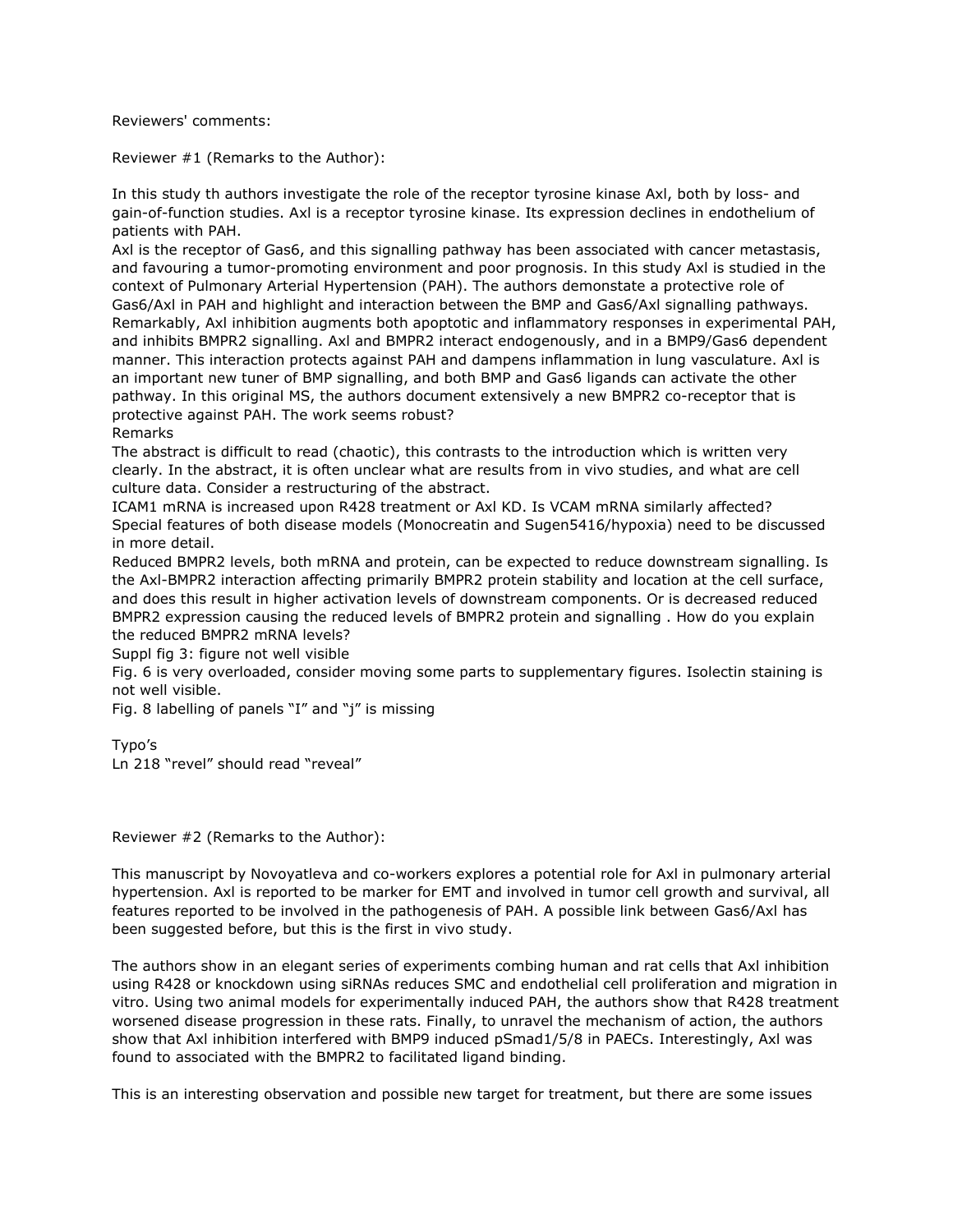that need to be addressed.

- Previous studies have reported that 1) hypoxia stabilizes the Gas6/Axl signaling and 2) overexpression of Axl reduces EC function in a hypoxic glycemic environment. In this study, the authors use two experimental PAH models, MCT and Sugen hypoxia. When analyzing the data in suppl figure 1, the induction of Axl is more pronounced in SuHOX when compared to MCT. This might be related to hypoxia/hif-1 axis. What is the impact of hypoxia on the mechanism proposed? Taking this into consideration, the data presented in suppl 1e,f should also be done for SuHox?

- In an elegant series of in vivo experiments, the authors clearly show that R428 deteriorates disease progress in these two animal models. What is not clear for this study is the impact R428 has in control animals as there might be side effects at the dosis given, especially as two different rat strains are used.

- Gas6/Axl has been linked in literature to modulate inflammation and fibrosis, two processes contributing to PH progression. Does inhibiting Axl modulate fibrosis and inflammation in the animals?

- The authors show that treating PAECs in vitro with R428 increases ICAM-1 expression in PAECs. This might hamper barrier function and an explanation why the animals do worse. What is the impact of Axl modulation on barrier function?

- Axl has also been reported to modulate TGFbeta signaling. At 1 uM, R428 is reported to prevent TGFbeta induced invation. As aberrant TGFbeta signaling is part of the PAH pathology, how is this pathway influenced and contribute to the phenotype observed? Is pSmad1/5 and pSmad2/3 influenced in the R428 treated animals and does this correlate with reduced Axl in those cells.

- Figure 1 shows the effect of Axl inhibition on SMCs. In iPAH SMC the concentration needed of R428 is higher comparted to control cells. Is this related to the expression level of Axl and the levels of BMPR2 in the cells.

- In figure 2, the authors analyze the impact on EC behavior. These cells are extremely sensitive for R428. Is this related to Axl levels and BMPR2 expression. Are iPAH patients ECs as sensitive?

- In figure 3, the authors show the impact of R428 on experimentally induced PH. Firstly, the figure legend is not correct, a-e is MCT and f-j is sugen. Secondly, the impact of Axl inhibition is more clear in MCT compared to SuHOX. Can the authors explain this? Does this reflect hypoxia induced vs inflammation/liver induced disease progression? What would be most predictable for the patient?

- In figure 4, the impact of R428 in SuHOX lungs is analyzed in more detail. Which cell type is affected?

- The authors nicely show that R428 modulates BMPR2 levels in lung tissue of suHOX animals. Recent studies have shown that activin and activin receptors are involved in PAH. How does R428 influence this pathway?

- In the last part of the paper, the authors aim to unravel the mechanism of action, and suggest that Axl interacts with BMPR2. In figure 7/8 the authors show that Axl and R428 interfere with BMP/SMAD1/5 signaling by modulating BMPR2 levels. This is an interesting mechanism, but this reviewer has some concerns. The effect seen treating the cells with R428 could very well be indirect. R428 induces a proinflammatory phenotype, demonstrated by the high iCAM and high IL6. Previous work, also by some of the co-authors, have demonstrated that this eventually results in BMPR2 downregulation. Therefore more solid validation is needed to demonstrate that this is a direct effect.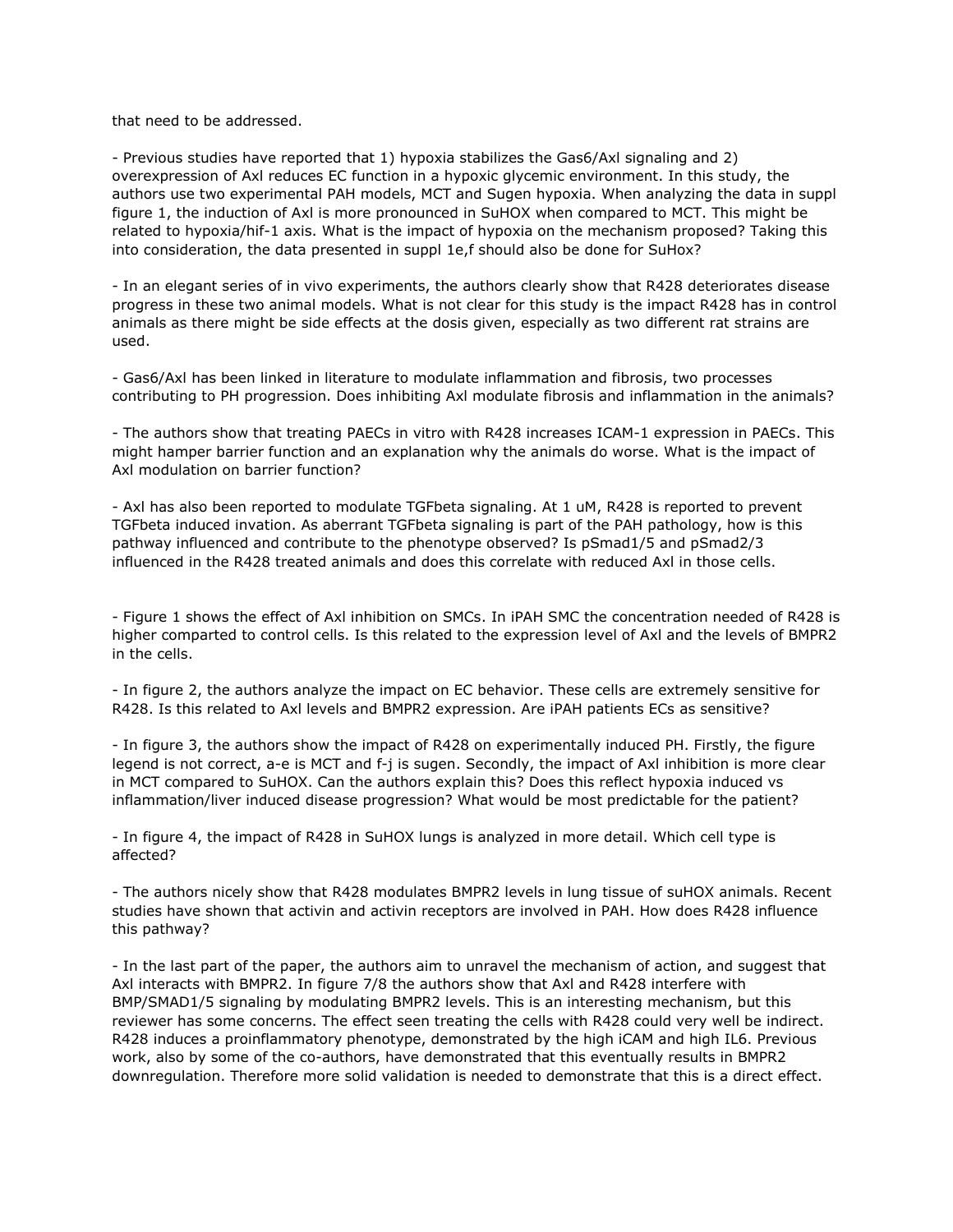1. The concentration of BMP9 and Gas6 used to stimulate the cells is very high. If Gas6 is contaminated with some kind of BMP, you can have the results shown. Therefore, a neutralizing antibody should be used in combination with Gas6.

2. Neither BMP9 nor Gas6 were able to induce BMPR2 expression in fig 7K and Id1 and pSmad1/5 should be done in the presence of siRNA for BMPR2 and ACVR2A/B.

3. Figure 7G lacks a BMP control.

4. In figure 8, to show interaction, the IP performed should be repeated with BMP9 and Gas6 tow draw this conclusion.

5. The PLA signals in fig 8i is not clear. Not all signal seems to be at the cell membrane.

Minor comment

- As not all samples are shown by WB, it would be informative if dots were shown in the bar graph as was done in figure 3. Not all legends show the number of samples analyzed.

- Molecular weights need to be indication for the western blots.

- Suppl figure 5 A: pStat3/ stat3 and pan-actin only have 13 lanes while Nitro and NFkB have 14 lanes.

- Suppl Figure 6C, pan actin ahs 14 lanes while pdl1 only 13.

- Suppl figure 6H: form the images shown, there is more proliferation in SuHOX with R428.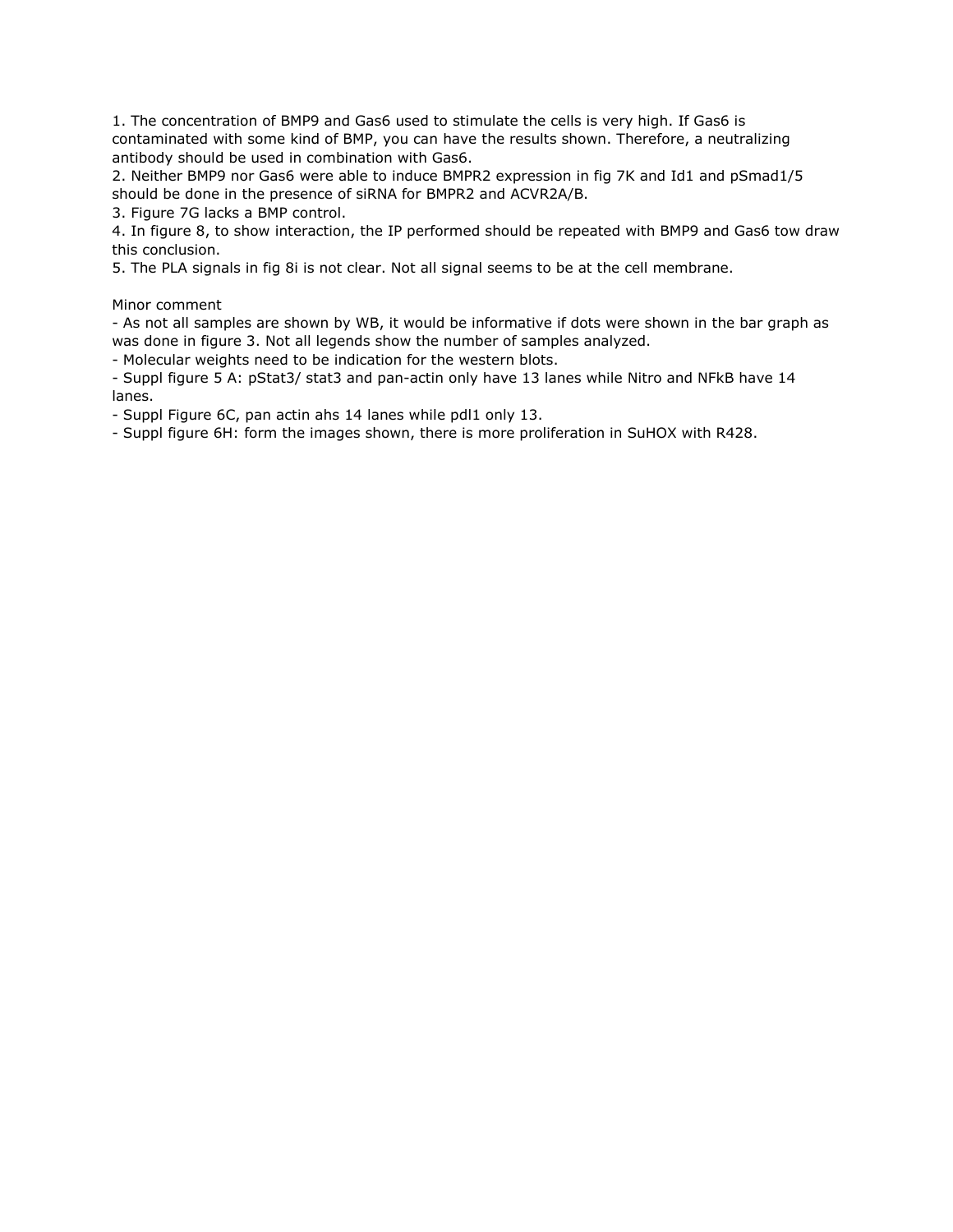Reviewers' comments:

Reviewer #1 (Remarks to the Author):

In this study th authors investigate the role of the receptor tyrosine kinase Axl, both by loss- and gain-of-function studies. Axl is a receptor tyrosine kinase. Its expression declines in endothelium of patients with PAH.

Axl is the receptor of Gas6, and this signalling pathway has been associated with cancer metastasis, and favouring a tumor-promoting environment and poor prognosis. In this study Axl is studied in the context of Pulmonary Arterial Hypertension (PAH). The authors demonstate a protective role of Gas6/Axl in PAH and highlight and interaction between the BMP and Gas6/Axl signalling pathways. Remarkably, Axl inhibition augments both apoptotic and inflammatory responses in experimental PAH, and inhibits BMPR2 signalling. Axl and BMPR2 interact endogenously, and in a BMP9/Gas6 dependent manner. This interaction protects against PAH and dampens inflammation in lung vasculature. Axl is an important new tuner of BMP signalling, and both BMP and Gas6 ligands can activate the other pathway. In this original MS, the authors document extensively a new BMPR2 co-receptor that is protective against PAH. The work seems robust?

Remarks

The abstract is difficult to read (chaotic), this contrasts to the introduction which is written very clearly. In the abstract, it is often unclear what are results from in vivo studies, and what are cell culture data. Consider a restructuring of the abstract.

*We are thankful for this comment. The abstract has been restructured.* 

ICAM1 mRNA is increased upon R428 treatment or Axl KD. Is VCAM mRNA similarly affected?

*The expression of VCAM1, similarly to ICAM1, was enhanced by R428 treatment. Conversely, Axl KD promoted a decrease in VCAM1 mRNA, suggesting that the small molecular inhibitor R428 might contribute to some distinct molecular mechanisms, in altering the expression of these pro-inflammatory molecules. The new data has been incorporated into the text of the Results part. Please see new sentence on Page 5, Lines 151-157. "Thus next we aimed to investigate the effect of Axl blockage on markers of endothelial dysfunction and damage/vascular injury in hPAECs. R428 treatment and Axl knock-down each substantially increased mRNA levels of intercellular adhesion molecule 1 (ICAM1) (Figure 2 f,h). Interestingly, R428 treatment and Axl deletion provided opposing results on the expression of vascular cell adhesion molecule 1 (VCAM1), indicating that small molecular inhibitor of Axl signaling pathway and Axl deletion might contribute to non-overlapping molecular signaling pathways (Figure 2g-h).*

Special features of both disease models (Monocreatin and Sugen5416/hypoxia) need to be discussed in more detail.

*The following sentences have been added to the discussion part. Please see Page 11, Lines 292-303 "Both MCT and SU5416/hypoxia animal models have been employed for decades to develop experimental PAH, by inducing PH and RVH. MCT, a highly toxic alkaloid, when ingested stimulates widespread pneumotoxicity, connected with increased cell proliferation and systemic inflammation (PMID: 21964406). In the SuHX model of pulmonary hypertension, SU5416 mediated VEGFR2 blockade, in combination with normobaric hypoxia, induces a severe PH with elements of inflammation and angioobliteration (PMID: 25705569). Both models are characterized by EC injury that is associated with BMPR2 dysregulation and BMP signaling deficiency. Interestingly, in*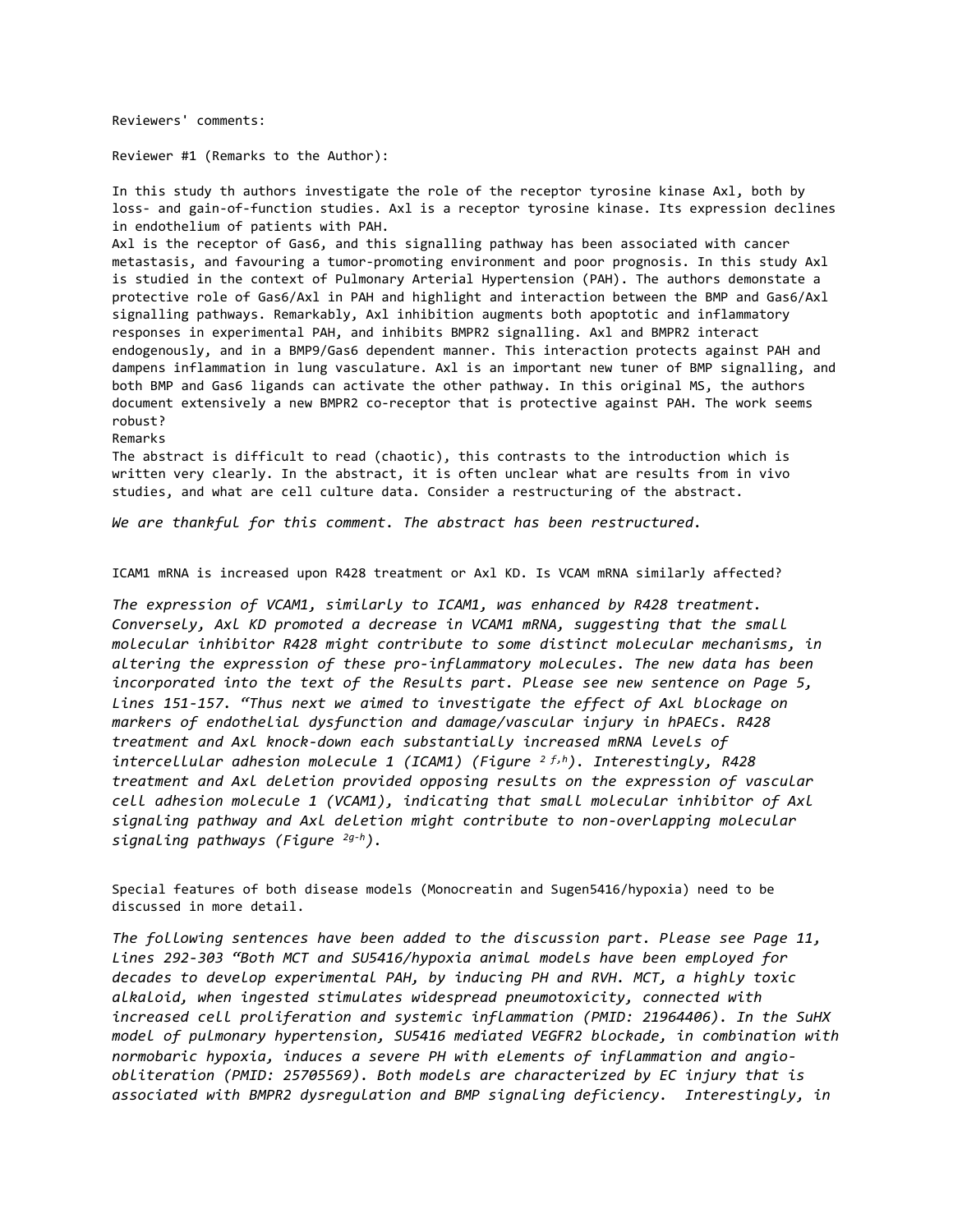*contrast to SU5416/hypoxia model of severe PAH, MCT model does not exhibit endothelial cell-mediated angio-obliteration, but reveals pronounced pulmonary arterial hypertrophy (PMID: 21964406). In our study Axl inhibition in MCT-injected rats resulted in a significant increase of the neointima/media ratio, suggesting that EC dysfunction in this model is a direct consequence of EC damage.* 

Reduced BMPR2 levels, both mRNA and protein, can be expected to reduce downstream signalling. Is the Axl-BMPR2 interaction affecting primarily BMPR2 protein stability and location at the cell surface, and does this result in higher activation levels of downstream components. Or is decreased reduced BMPR2 expression causing the reduced levels of BMPR2 protein and signalling. How do you explain the reduced BMPR2 mRNA levels?

*We would like to mention that no changes in the expression of BMPR2 mRNA were noted upon R428 treatment in hPAECs 24 hours after the drug treatment, suggesting that in ECs the inhibition of Axl is rather directly altering BMPR2 protein stability resulting in deficiency of the BMPR2 signaling pathway. Interestingly, R428 treatment of hPASMCs (but not hPAECs) resulted in a strong decline of both mRNA and protein expression, which can be explained transcriptional regulation of miRNAs. Various miRNAs (as miR21, miR17) can downregulate BMPR2 mRNA transcription under a diverse set of circumstances. Axl inhibition by R428 has been shown to enhance caspasedependent TRAIL-induced apoptosis of cancer cells, through the increase of miR-708 (PMID: 31269715). Interestingly expressional analyses of different miRNAs in patients with PH, revealed significant upregulation of miR-708 (PMID:27214554). Thus we suspect that Axl-miRNA708-BMPR2 axis potentially may serve as an additional molecular mechanism, explaining BMPR2 mRNA decrease specifically in hPASMCs.*

Suppl fig 3: figure not well visible *We have magnified the images on Suppl fig 3.* 

Fig. 6 is very overloaded, consider moving some parts to supplementary figures.

*We have followed the suggestions and transferred two graphs into the new Supplemental Figure 7.*

Isolectin staining is not well visible.

*The existing images on Figure 6 were modified.*

Fig. 8 labelling of panels "I" and "j" is missing

*The missing labels were added on Figure 8.*

Typo's Ln 218 "revel" should read "reveal"

*The typo has been corrected.*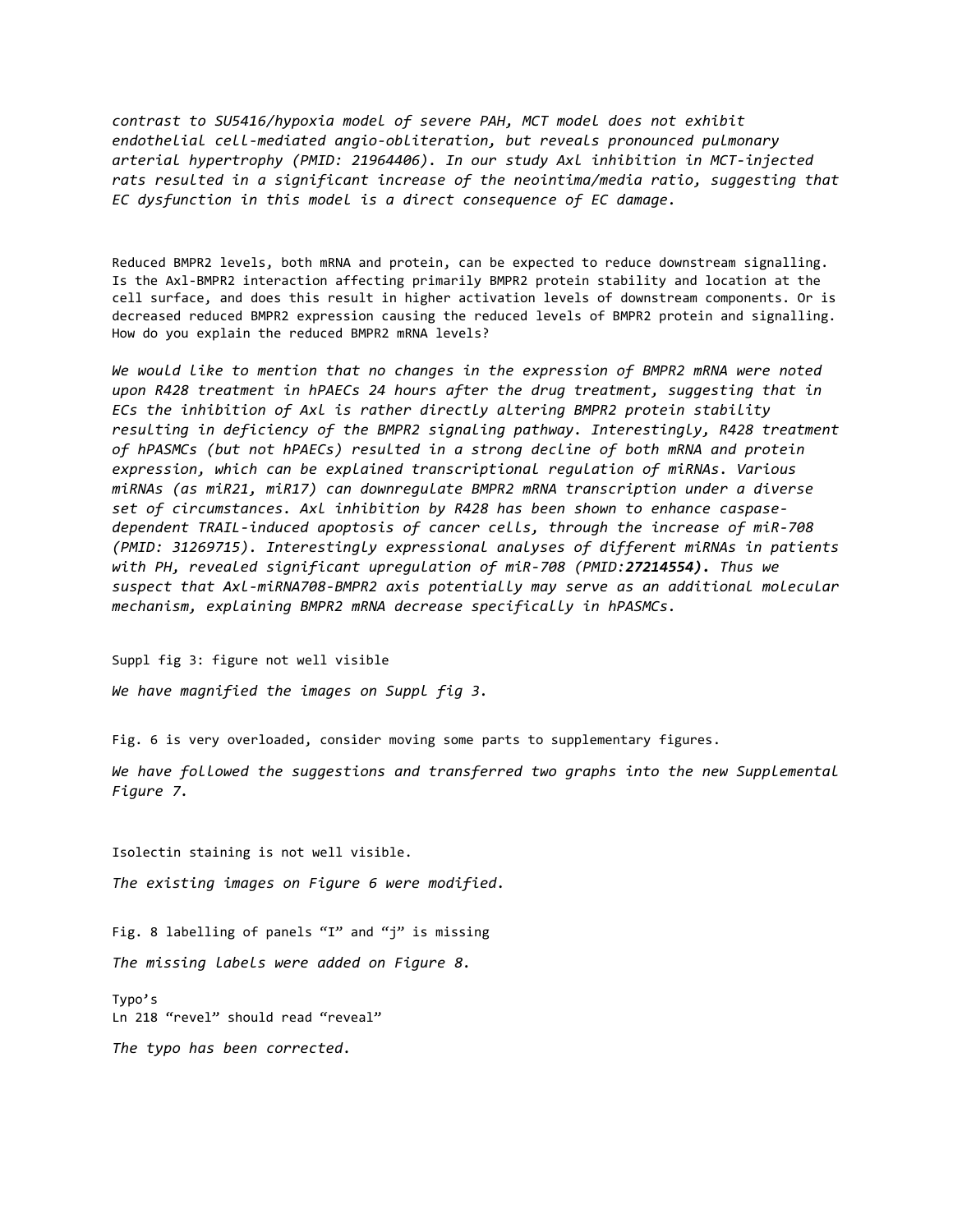Reviewer #2 (Remarks to the Author):

This manuscript by Novoyatleva and co-workers explores a potential role for Axl in pulmonary arterial hypertension. Axl is reported to be marker for EMT and involved in tumor cell growth and survival, all features reported to be involved in the pathogenesis of PAH. A possible link between Gas6/Axl has been suggested before, but this is the first in vivo study.

The authors show in an elegant series of experiments combing human and rat cells that Axl inhibition using R428 or knockdown using siRNAs reduces SMC and endothelial cell proliferation and migration in vitro. Using two animal models for experimentally induced PAH, the authors show that R428 treatment worsened disease progression in these rats. Finally, to unravel the mechanism of action, the authors show that Axl inhibition interfered with BMP9 induced pSmad1/5/8 in PAECs. Interestingly, Axl was found to associated with the BMPR2 to facilitated ligand binding.

This is an interesting observation and possible new target for treatment, but there are some issues that need to be addressed.

- Previous studies have reported that 1) hypoxia stabilizes the Gas6/Axl signaling and 2) overexpression of Axl reduces EC function in a hypoxic glycemic environment. In this study, the authors use two experimental PAH models, MCT and Sugen hypoxia. When analyzing the data in suppl figure 1, the induction of Axl is more pronounced in SuHOX when compared to MCT. This might be related to hypoxia/hif-1 axis. What is the impact of hypoxia on the mechanism proposed? Taking this into consideration, the data presented in suppl 1e,f should also be done for SuHox?

*We are thankful for this comment. To clarify, whether hypoxia is indeed playing an essential role in Axl regulation in the context of PH, we determined the expression profile of Axl receptor in chronic-hypoxia induced mouse model of PH. Immunohistochemical analysis of mouse lung sections indicated an augmented receptor expression in the medial layer of pulmonary arteries of murine lungs (please, see new Supplementary Figure 1e included). The mRNA analysis of Axl expression in laserassisted microdissected vessels of mouse lung sections exhibited an almost 7-fold of Axl increase (Please, see new Supplemental Figure 1g). Furthermore, Axl protein expression profile of total lung homogenates of chronic-hypoxia exposed mice indicated an almost 5-fold of Axl overexpression (new Supplementary Figure 1f). To confirm that hypoxia induces Axl expression in cultured mouse PASMCs, the mRNA analysis of Axl is implemented in the revised version of the manuscript. An augmented expression of the receptor was also confirmed in mouse PASMCs (Supplemental Figure 1h). Our data suggest that Axl expression is driven by hypoxia both in chronichypoxic induced PH and hypoxia-exposed PASMCs. Please see the new data included in Supplemental Figure 1 (new panels: 1e, 1f and 1g [left] and 1h) and the new text incorporated. See Page 4, line 121" The expression of Axl was augmented in the lungs of SuHx and MCT rat models, and a chronic-hypoxia mouse model of PH, as compared to controls (Supplementary Fig. 1) and Line 123 "As Axl expression was strongly induced in pulmonary vessels (Supplementary Fig. 1g) and pulmonary arterial smooth muscle cells (PASMCs) in experimental PH (Supplementary Fig. 1h), we explored the functional effect of Axl inhibition on hPASMC proliferation and migration using a clinically tested small molecule inhibitor R428 (BGB324)". We also added the following lines into the text of the Discussion part. Please, see page 12, Lines 311-312: "In contrast, the expression of Axl was strongly induced in rat and mouse PH-PASMCs".* 

- In an elegant series of in vivo experiments, the authors clearly show that R428 deteriorates disease progress in these two animal models. What is not clear for this study is the impact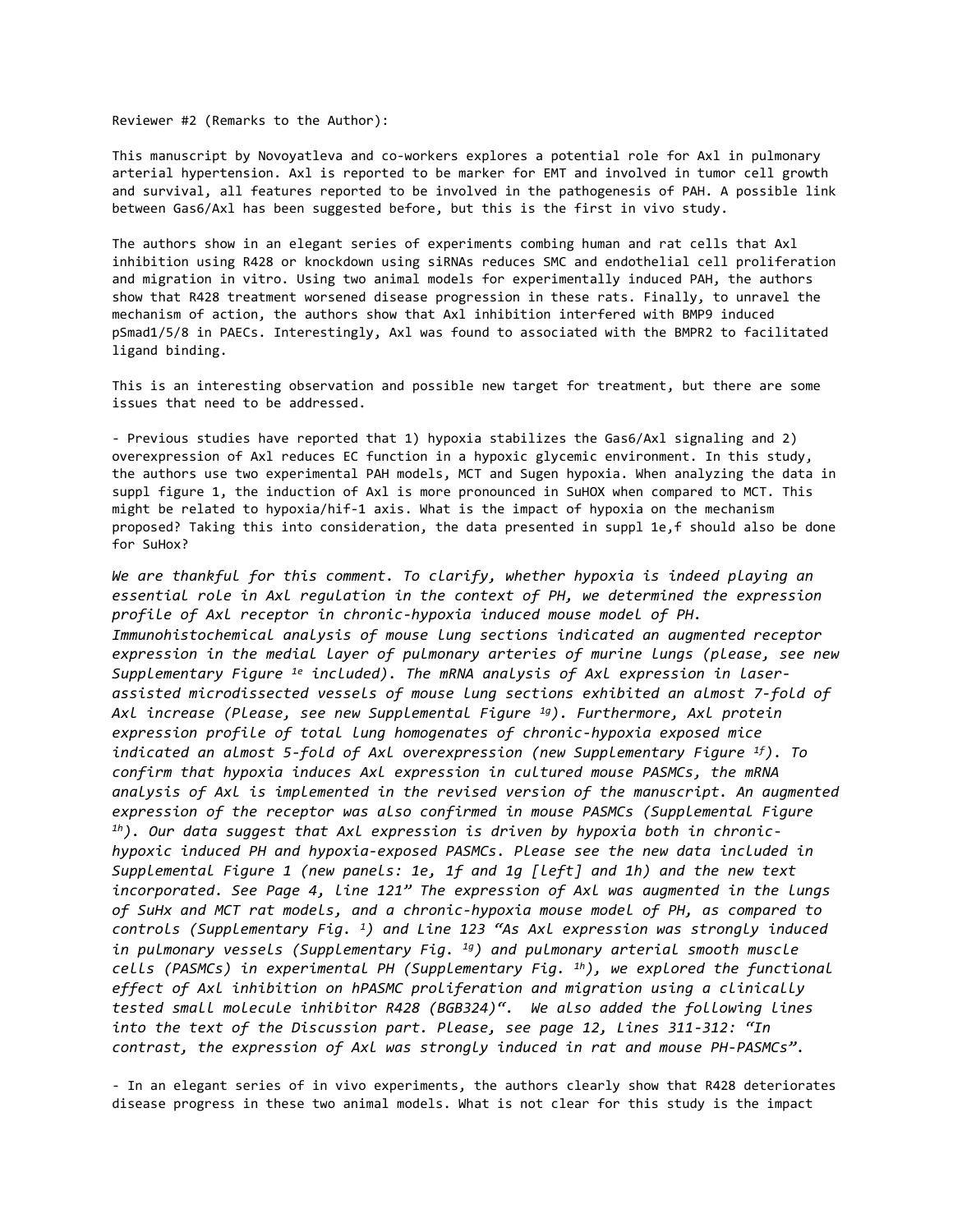R428 has in control animals as there might be side effects at the dosis given, especially as two different rat strains are used.

*Due to the Covid19 induced laboratory restrictions in our animal facility, the requested animal experiments addressing the effects of Axl inhibition in healthy animals could not be performed. However, we believe that these experiments will not significantly contribute to the main content of the manuscript.*

- Gas6/Axl has been linked in literature to modulate inflammation and fibrosis, two processes contributing to PH progression. Does inhibiting Axl modulate fibrosis and inflammation in the animals?

*We already provided the descriptive analyses of various pro-inflammatory factors, as Nitrotyrosine, markers of STAT-pathway (phospho-STAT3, SOC3), cytokines (IFN-γ, IL-6) and chemokines (CXCL10, CXCL11) in the lungs of both SuHOX and MCT models of PH. A marked and significant increase of numerous pro-inflammatory mediators of PAH has been detected in experimental rat PAH. Concomitantly, we also determined the accumulation in the number of CD68-positive macrophages in lung sections of both SuHOX- and MCT-treated animals. Overall, our data indicate that Axl modulation augmented a pro-inflammatory response in the PAH context. To determine, whether Axl inhibition also modulates a fibrotic response, we now performed collagen assay analyses of rat lungs using the Sircol™ Collagen Assay kit, which allows measuring collagen production, indicative of* i*n vitro* extracellular matrix formation*. Interestingly, R428 administration of both MCT and SuHx-treated rats did not alleviate collagen production, indicating that Axl inhibition does not majorly impact fibrosis in both experimental models of PAH. Please, see the graph below.*



**Figure**. Quantitative analysis of total collagen amount (Types 1 to V) in rat lungs isolated from a MCT and **b** SuHox experimental PAH, monitored by Sircol™ Collagen Assay Kit. MCT model: Healthy, *n*=5, MCT, *n*=5; MCT+R428, *n*=6. SuHOX model: NOX, *n*=5;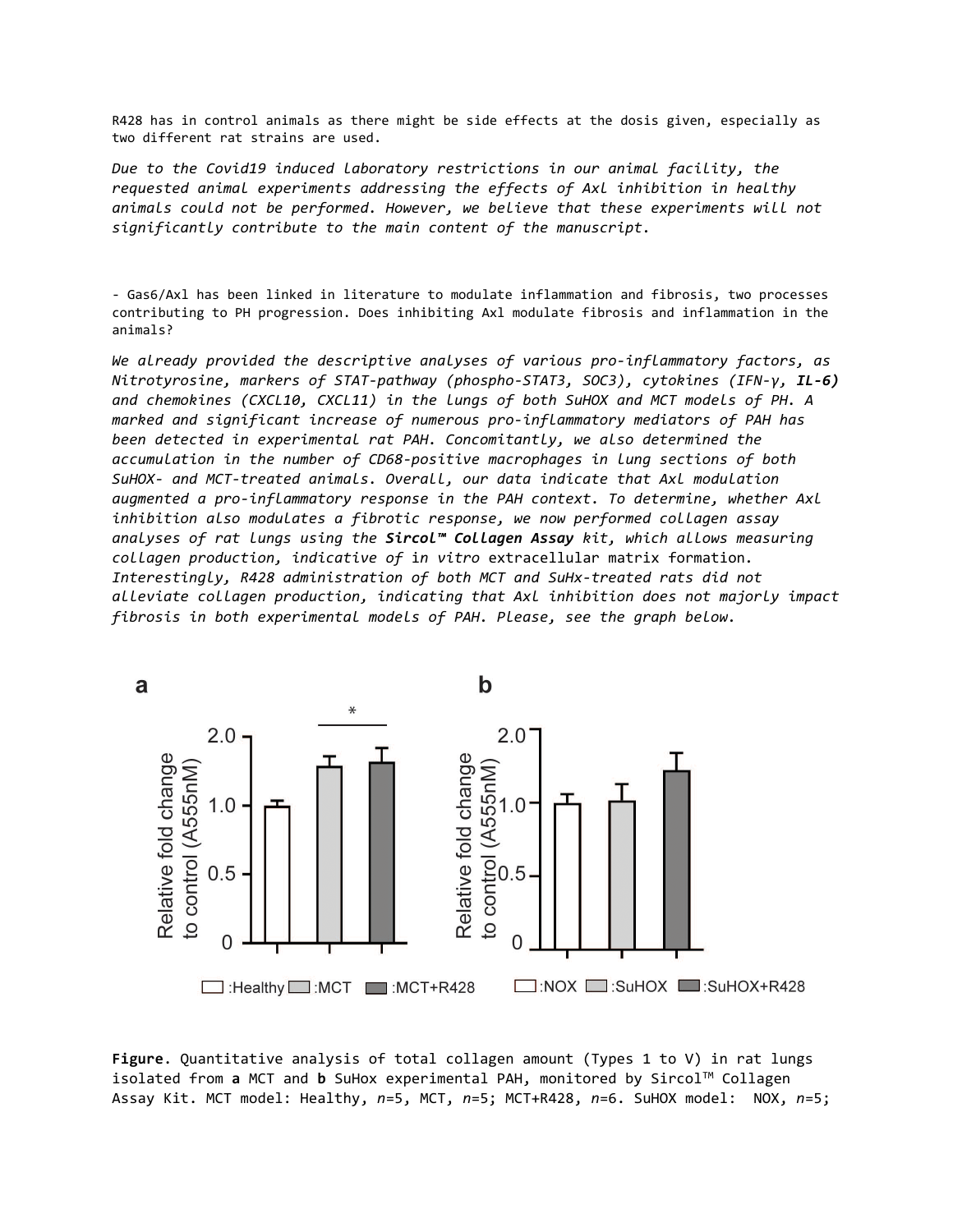SuHOX, *n*=6; SuHOX+R428, *n*=7. Data are presented as mean±SEM and statistical analysis was performed using One-way ANOVA.

-The authors show that treating PAECs in vitro with R428 increases ICAM-1 expression in PAECs. This might hamper barrier function and an explanation why the animals do worse. What is the impact of Axl modulation on barrier function?

*- This is an interesting point. To address this question, we implemented the FITCdextran In Vitro Vascular Permeability Assay (ECM644*, *Millipore) in human PAECs. The experiments were performed in a 24-well receiver plate with 24 individual hanging cell culture inserts. As a positive control, TNF-α recombinant protein has been utilized. The R428 effects on PAEC permeability have been investigated in a timedependent manner in comparison to DMSO-treated cells. Importantly, R428 treatment caused a significant increase in permeability of hPAECs in a time-dependent manner in comparison to DMSO-treated control cells. The new data are represented in Figure 2i. Please, see the new sentences included in the Results part. See Page 5, Lines 160- 163. "Furthermore, R428 treatment of cultured hPAECs in a resulted in a significant time-dependent increase of endothelial monolayer permeability, as demonstrated through the use of a fluorescein isothiocyanate-dextran (FITC-dextran) transwell assay (Figure 2i)".* 

- Axl has also been reported to modulate TGFbeta signaling. At 1 uM, R428 is reported to prevent TGFbeta induced invation. As aberrant TGFbeta signaling is part of the PAH pathology, how is this pathway influenced and contribute to the phenotype observed? Is pSmad1/5 and pSmad2/3 influenced in the R428 treated animals and does this correlate with reduced Axl in those cells.

*- We followed the reviewer's suggestion and examined the phosphorylation status of Smad2/3 proteins in addition to the expression analyses of pSMAD1/5/8 in the total lung homogenates of R428- treated rats. Outstandingly, Axl inhibition strongly enhanced activation of both phospho-Smad2 and phospho-Smad3 proteins, indicating that Axl inhibition in vivo triggers a switch between TGF-β-Smad2/3 to BMPR2-Smad1/5/8 signaling. The new WB images and quantifications are now included in Figure 5. The following sentence has been incorporated into the Results part. Please see Pages 7-8, Lines 211-214: "The expression of phosphorylated SMAD2/3 proteins was markedly and significantly enhanced upon R428 treatment, indicating that Axl inhibition on PAH is linked with a switch between TGF-β-SMAD2/3 to BMPR2-SMAD1/5/8 signaling (Figure5d,e)". We have also implemented the correlation analyses between Axl and Bmpr2, Smad1/5/8, and pSMAD2/3 proteins. Our analyses show that Axl expression positively correlates with BMPR2 and pSmad1/5/8, but not with pSmad2/3. We have added the new analyses into Figure 5. The new text has been also included on Page 8, Lines 214-216: "In SuHx lungs, Axl protein correlated positively with BMPR2 abundance (Figure5f). Similarly, a highly significant correlation between Axl and pSMAD1/5/8, but not pSMAD2/3 was was found in the lungs of the SuHx rats (Figure5f).*

- Figure 1 shows the effect of Axl inhibition on SMCs. In iPAH SMC the concentration needed of R428 is higher comparted to control cells. Is this related to the expression level of Axl and the levels of BMPR2 in the cells.

*We are thankful for this comment. We have determined the expression of BMPR2 in donor and IPAH hPASMCs and performed the correlation analyses between both proteins.*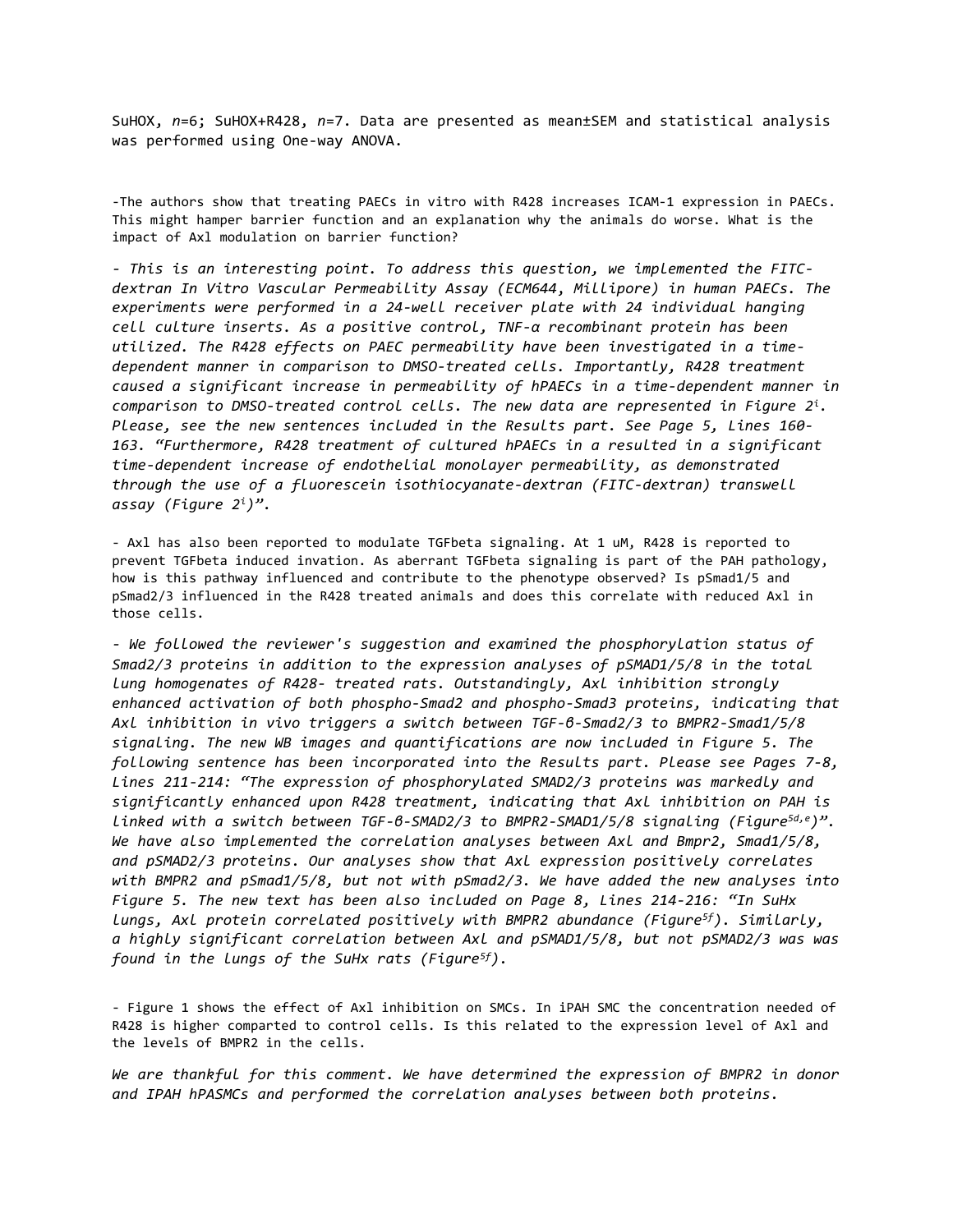*Indeed, BMPR2 expression profile highly mimics the expression profile of the Axl receptor. Moreover, Bmpr2 strongly correlates with Axl abundance in hPASMCs (Pearson r=0.9576, P=0.0002), i.e. has a high positive correlation. The new WB images and correlation analyses were incorporated into Supplemental Figure 8e,g. The new sentences are included in the Results part of the manuscript. Please, see Page 10, Lines 264-267: " Interestingly, despite an elevation of Axl expression in lung homogenates of clinical PAH (Supplementary Figure 8d), no changes in the expression profile of Axl protein were found in hPASMCs isolated from non-PAH individuals and IPAH patients (Supplementary Figure 8e). Outstandingly, Axl demonstrates a highly significant positive correlation with BMPR2 abundance in hPASMCs (Supplementary Figure 8g)".*

- In figure 2, the authors analyze the impact on EC behavior. These cells are extremely sensitive for R428. Is this related to Axl levels and BMPR2 expression. Are iPAH patients ECs as sensitive?

*-To address this question, we have performed several assays. First, we analyzed the expression profile of Bmpr2 in human donor and IPAH PAECs. We noted that the Bmpr2 protein expression was markedly and significantly reduced in IPAH-PAECs. Subsequently, we performed the correlation analyses between both proteins and found that Axl expression significantly correlates with BMPR2 abundance in hPAECs (Pearson r=0.7324, P=0.02). WB image and graph demonstrating correlation is incorporated on Figure 8c-e. The new sentence is included in the Results part of the manuscript. Please, see Page 10, Line 275-276: "A robust correlation between Axl and BMPR2 protein expression in hPAECs was found (Figure 8e)". Furthermore, we have repeated the cytotoxicity assays also in IPAH ECs. Importantly, R428 exhibited stronger impact on the toxicity of the diseased cells. The new data have been incorporated into Figure 2. Please, see the new sentences included in the Result part. Page 5, Lines: 145-147: "Remarkably, the IPAH-PAECs showed a stronger cytotoxic response in comparison to donor non-PAH PAECs (Figure 2b, c)."*

- In figure 3, the authors show the impact of R428 on experimentally induced PH. Firstly, the figure legend is not correct, a-e is MCT and f-j is sugen. Secondly, the impact of Axl inhibition is more clear in MCT compared to SuHOX. Can the authors explain this? Does this reflect hypoxia induced vs inflammation/liver induced disease progression? What would be most predictable for the patient?

*- We are thankful for noticing this. The Figure Legend was corrected. We believe that in the MCT model of PAH, which is characterized by inflammation, Axl inhibition further enhances the pro-inflammatory signaling. This is consistent with previous reports in which Axl via Gas6 was demonstrated to control the inflammation, while R428 antagonized the anti-inflammatory effect of Gas6. Furthermore, Axl inhibition upon MCT administration resulted in obliteration of the small pulmonary arteries, the not typical for the MCT model of PAH. Thus, we assume that Axl blockage directly triggers ECs, causing their damage, partially resembling the severe SuHx model of PAH. In the setting of SuHx model, Axl inhibition probably extends the initial period of EC predisposition to apoptosis, which markedly affects a secondary hyper-proliferative EC phenotype culminating in PAH.*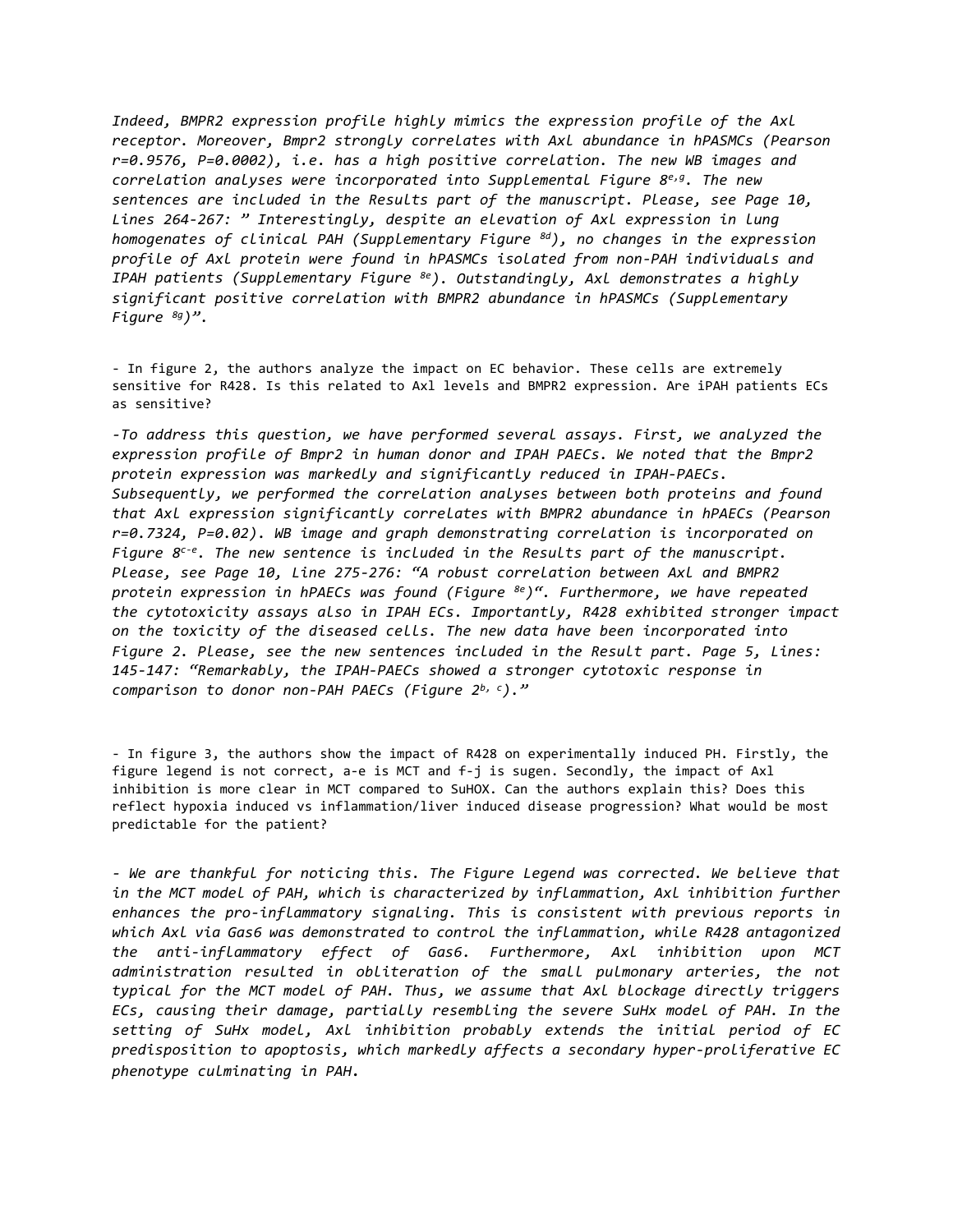- In figure 4, the impact of R428 in SuHOX lungs is analyzed in more detail. Which cell type is affected?

*-We assume that various cell types may be affected in SuHOX lungs. Since there is the unique composition of various markers of inflammation and apoptosis, we suspect that the most affected by R428 cell type in the lungs are ECs (since no apoptosis have been noted in SMCs of pulmonary vessels and a strong drop in the number of PMVECs and PAECs were noted). Another cell type, which we believe might be strongly affected in this disease setting by Axl inhibition is pro-inflammatory CD68 positive macrophage.* 

- The authors nicely show that R428 modulates BMPR2 levels in lung tissue of suHOX animals. Recent studies have shown that activin and activin receptors are involved in PAH. How does R428 influence this pathway?

*We have performed WB analyses of ActR-2A and ActR-2B in lung tissues of SuHOX rats. Our analyses reveal that Axl inhibition does not modulate the expression profile of both receptors, indicating that the effect of Axl is more specific on Bmpr2 signaling. New data are incorporated into Supplemental Figure 7, and the following sentences were added into the text of the Results part. Please, see Page 8, Lines 216-219: "Outstandingly, WB analyses of lung protein extracts indicated that Axl inhibition does not impact the expression of Activin A receptor type 2A (ActR-2A) and Activin A receptor type 2B (ActR-2B) proteins (Supplemental Fig7a ,b).*

- In the last part of the paper, the authors aim to unravel the mechanism of action, and suggest that Axl interacts with BMPR2. In figure 7/8 the authors show that Axl and R428 interfere with BMP/SMAD1/5 signaling by modulating BMPR2 levels. This is an interesting mechanism, but this reviewer has some concerns. The effect seen treating the cells with R428 could very well be indirect. R428 induces a proinflammatory phenotype, demonstrated by the high iCAM and high IL6. Previous work, also by some of the co-authors, have demonstrated that this eventually results in BMPR2 downregulation. Therefore more solid validation is needed to demonstrate that this is a direct effect.

*In our experiments, we demonstrate that Axl deletion by a siRNA-mediated approach resulted in an inhibition of Gas6 and Bmp9 induced Smad1/5/8 phosphorylation and ID1 and ID2 decline, indicating that Axl deficiency plays a detrimental role in hPAECs. Various assays in which R428 was employed (Caspase activation, E-selectin expression) support a notion of a protective impact of Axl on EC dysfuction. Immunoprecipitation assays in hPAECs revealed growth-factor-induced interaction of both receptors, indicating that both receptor signaling pathways interfere. R428 induces a proinflammatory phenotype in experimental PAH in vivo. Furthermore, the knock-down of Axl in hPAECs resulted in ICAM1 augmentation, but VCAM1 decrease, suggesting that small molecular inhibitor of Axl signaling pathway and Axl deletion might contribute to non-overlapping molecular signaling pathways.*

1. The concentration of BMP9 and Gas6 used to stimulate the cells is very high. If Gas6 is contaminated with some kind of BMP, you can have the results shown. Therefore, a neutralizing antibody should be used in combination with Gas6.

*-We are very thankful for this comment. The concentration of Gas6 (200ng/ml) was chosen based on previous publications. For example, Gas6 was employed in cancer cells at the doses of 200-400ng/ml (PMID: 15605394, PMID: 19888345, PMID: 11154277). Gas6 was utilized at 200ng/ml in human aortic SMCs (PMID: 9507025). In human aortic ECs*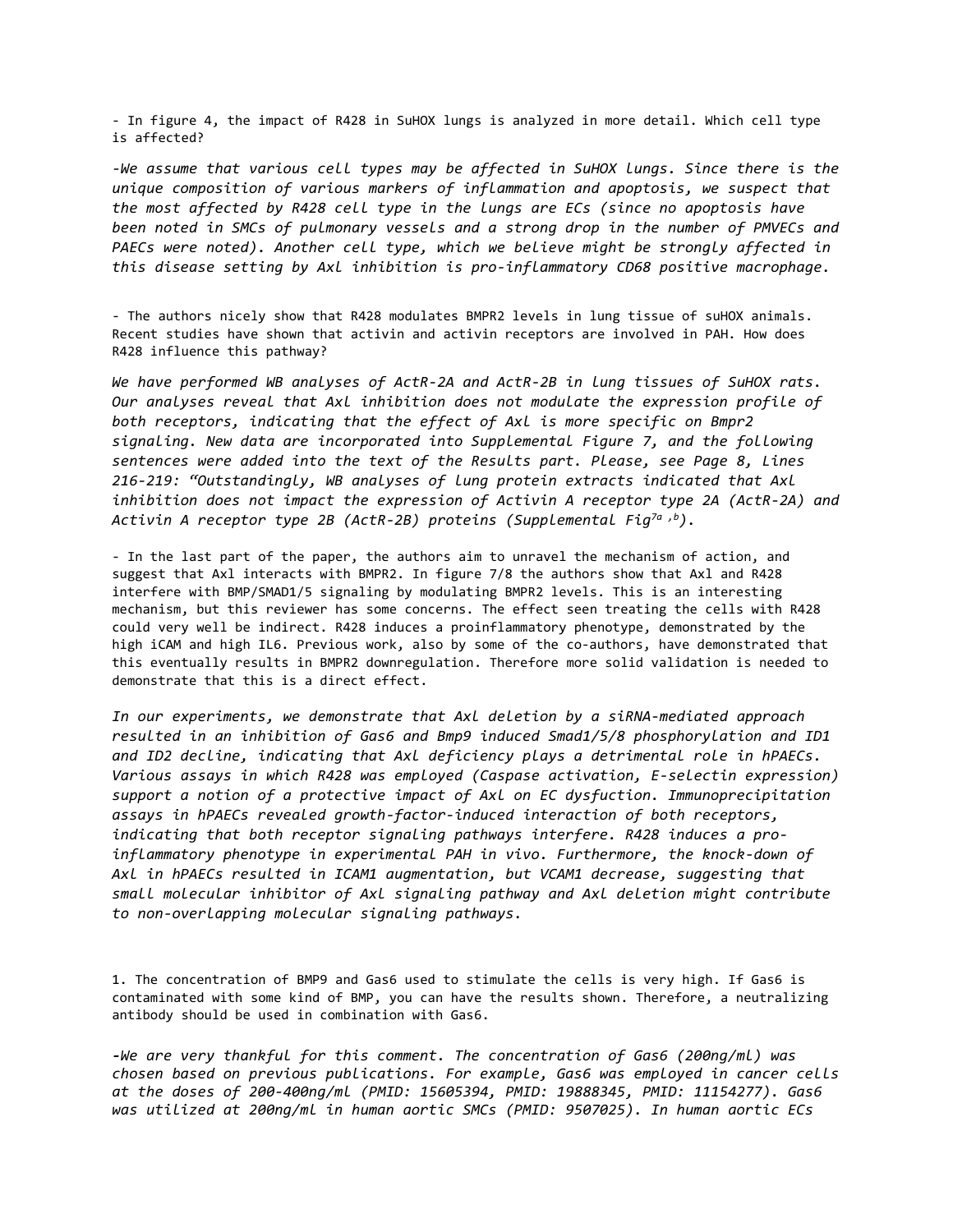*Axl activation was achieved by Gas6 at 100-250ng/ml of (PMID: 27006397). At the doses of 200-400ng/ml Gas6 affected tube formation and wound-healing cell migration of human retinal ECs (PMID: 24409287). To assure the specificity of the Gas6 stimulation, we as recommended by the reviewer, pre-treated hPAECS with the anti-Gas6 neutralizing antibody (human Gas6 goat antibody (AB885) (50µg/ml)) or with the normal goat IgG control (AB-108-C) (50µg/ml), both provided by RandD, as previously reported (PMID: 31311882). We have repeated experiments, in which hPAECs were shortly stimulated with Gas6 recombinant protein for Smad1/5/ activation. Importantly, anti-Gas6 neutralizing antibody completely abrogated the action of Gas6 on Smad1/5/8 activation in short-term stimulations. Please see the new data included into Supplemental Fig8b). The following sentence has been incorporated into the text of the manuscript. Please, see Page 9, Lines 249-251: "Importantly, Gas6 neutralizing antibody completely obstructed Gas6-mediated SMAD1/5/8 activation (Supplementary Figure 8b) and BMPR2 increase (Supplementary Figure 8c)". Moreover, we have implemented long-term (48h) experiment, in which hPAECs were stimulated for 48h with*  Gas6 recombinant protein. These experiments were also controlled by the pre-treatment *of Gas6 neutralizing antibody.* 

2. Neither BMP9 nor Gas6 were able to induce BMPR2 expression in fig 7K *-We would like to mention that all stimulations in fig 7k have been performed in a short-term manner. Specifically, hPAECS were starved in low-serum medium and after o/n pre-treated with R428 inhibitor for 1.5hours. After drug pre-treatments, cells were stimulated with the indicated doses of BMP9 and Gas6 diluted in the medium containing 0.2%FCS for 2hours (please, see the Figure Legends of Figure 7k-m for details). To confirm that Gas6, similarly to BMP9 stimulation, enhances BMPR2 expression, the long-term (48h) stimulations in the presence of neutralizing antibody were also performed. Importantly, Gas6 stimulations enhanced BMPR2 accumulation, which was completely abolished in the presence of Gas6Ab. Please, see the new data included in Supplementary Figure 8c.*

and Id1 and pSmad1/5 should be done in the presence of siRNA for BMPR2 and ACVR2A/B.

*-We have performed new experiments, in which we analyzed the expression of phospho-Smads (protein) and ID1/ID2 (mRNA) upon siRNA-mediazed deletion of both Axl and Bmpr2. The deletion of both receptors in hPAECS resulted in attenuation of growthfactor induced Smad pathway activation reciprocally, as determined by the decrease of Smad phosphorylation and the decrease of ID1 and ID2 expression. The new data has been incorporated into Figure 7. Please, see Figure 7n-p for details. The following sentence has been incorporated in the text of the manuscript. Please, see Page 9, lines 256-257: "The knock-down of Axl and BMPR2 each diminished BMP9- and Gas6 induced SMAD1/5/8 activation both directly and reciprocally (Figure*  $7n, o$ *)*". *Furthermore, a new qPCR analysis of ID1/ID2 expression was incorporated in Figure 7. Please, see the new Figure 7p and the following sentences on Page 9, Lines 256-260. "A significant reduction of ID1 and ID2 mRNA transcripts was also noted in Axl small interfering RNA-treated hPAECs, indicating that Axl is required for BMP signaling transduction to Smad1/5/8 phosphorylation and ID1/ID2 increase in ECs (Figure 7o–q). Similarly, BMPR2 knock-down lessened Gas6 prompted augmentation of ID1/ID2 expression, suggesting an interaction of both pathways."*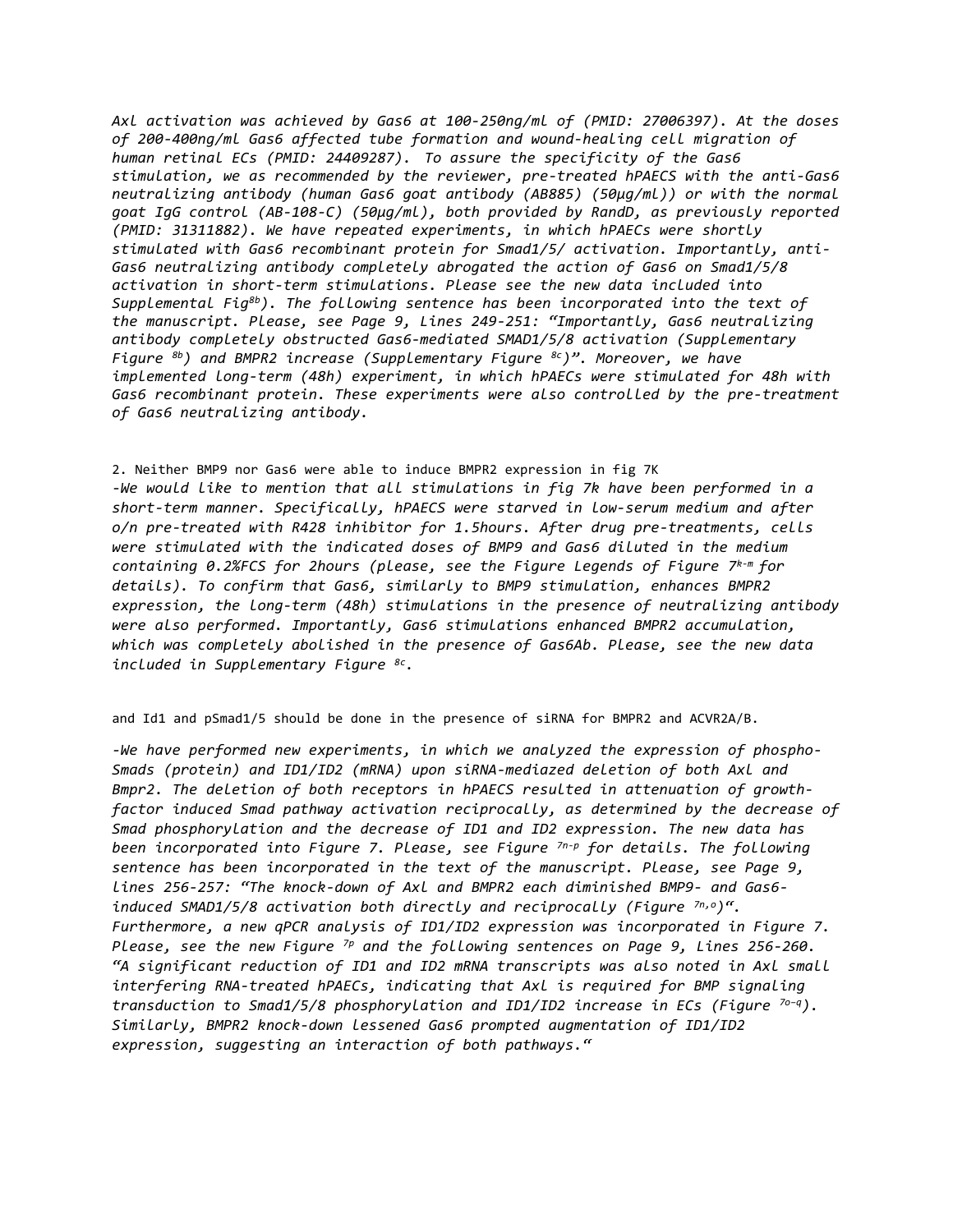*Unfortunately, we were not successful with the experiments targeting both ACVRa/b in hPAECS, as the antibodies detecting both ACVRa and ACVRb in human ECs did not provide confident results.*

3. Figure 7G lacks a BMP control.

*-We have newly performed the experiments with the addition of BMP9 control stimulations. The new data have been incorporated into Figure 7g and the corresponding sentences have been included in the Figure Legends Part of the manuscript. Please, see Page 40, Line 845.*

4. In figure 8, to show interaction, the IP performed should be repeated with BMP9 and Gas6 tow draw this conclusion.

*-We have repeated the IP experiments in which hPAECs were stimulated for 48h by growth factors. New data has been incorporated into Figure 8 (please, see Figure 8j). The following sentence has been added to the text of the manuscript. Please, see Pages 10-11, Lines 283-285: "Both immunoprecipitations and proximity ligation assays exhibited enhanced receptor–receptor interaction upon simultaneous BMP9/Gas6 stimulations of hPAECs (Figure 8j-l)".*

5. The PLA signals in fig 8i is not clear. Not all signal seems to be at the cell membrane.

*-W*e *have adjusted the brightness of all images in Figure 8a. We believe, that the appearance of the dots in the cytoplasm of the hPAECs might be due to the internalization of the receptors, which is much more remarkable upon growth factor stimulations.* 

Minor comment

- As not all samples are shown by WB, it would be informative if dots were shown in the bar graph as was done in figure 3.

*- We are thankful for this comment. Western Blots analyses representing individual animals, as well as cell culture experiments are now represented as dots. Please, see changed main Figures (Fig-s 1,2,4,5,6,7,8) and Supplementary Figures (1, 4, 5, 6, and 7) for details.* 

Not all legends show the number of samples analyzed.

- *Necessary changes have been performed.*

- Molecular weights need to be indication for the western blots.

*- Molecular weights were incorporated adjacent to all WB images.*

- Suppl figure 5 A: pStat3/ stat3 and pan-actin only have 13 lanes while Nitro and NFkB have 14 lanes.

*-We have adjusted Figure 5.*

- Suppl Figure 6C, pan actin ahs 14 lanes while pdl1 only 13.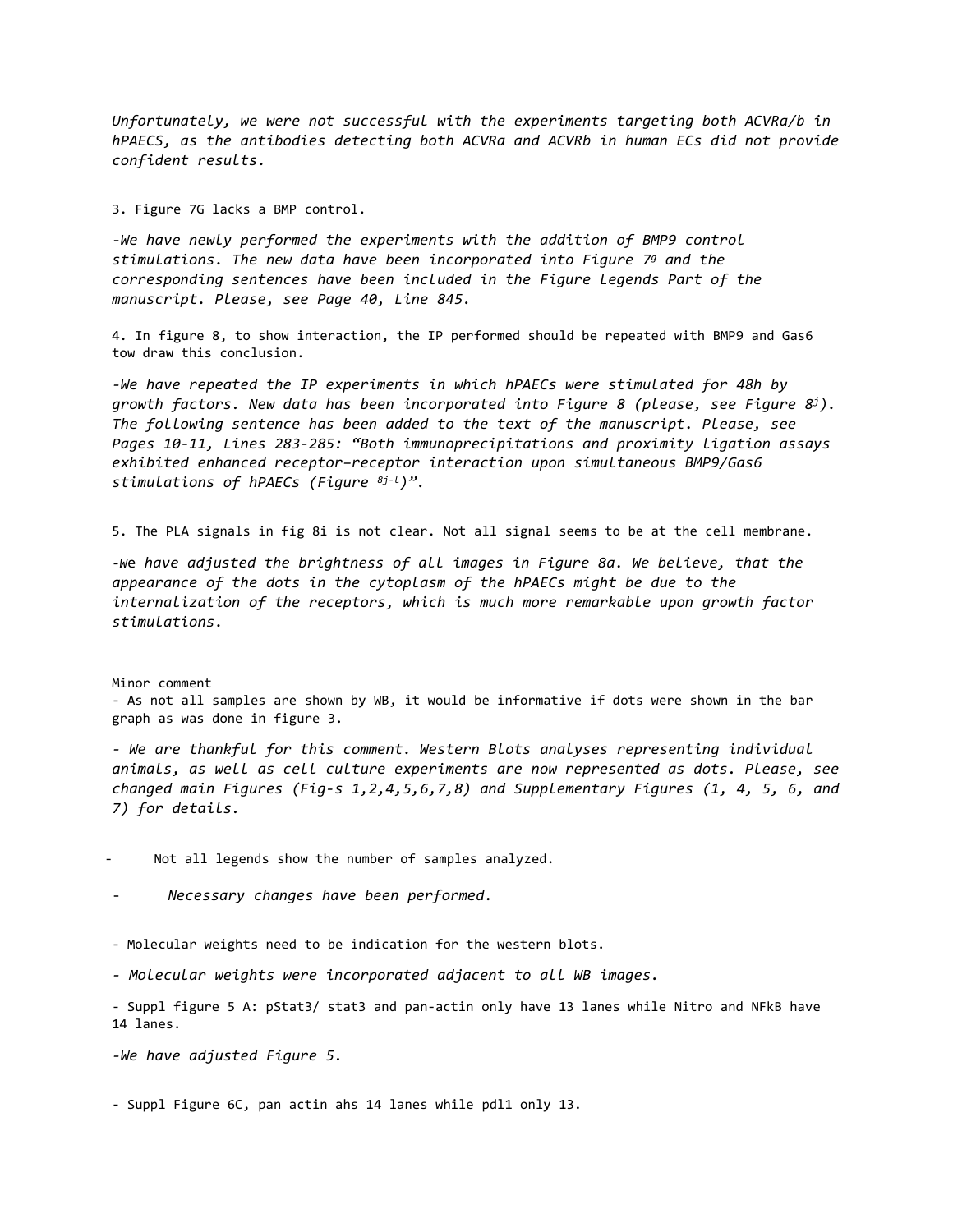*-We have adjusted Figure 6.*

- Suppl figure 6H: form the images shown, there is more proliferation in SuHOX with R428.
- *-The image (SuHOX+R428) was replaced with another one.*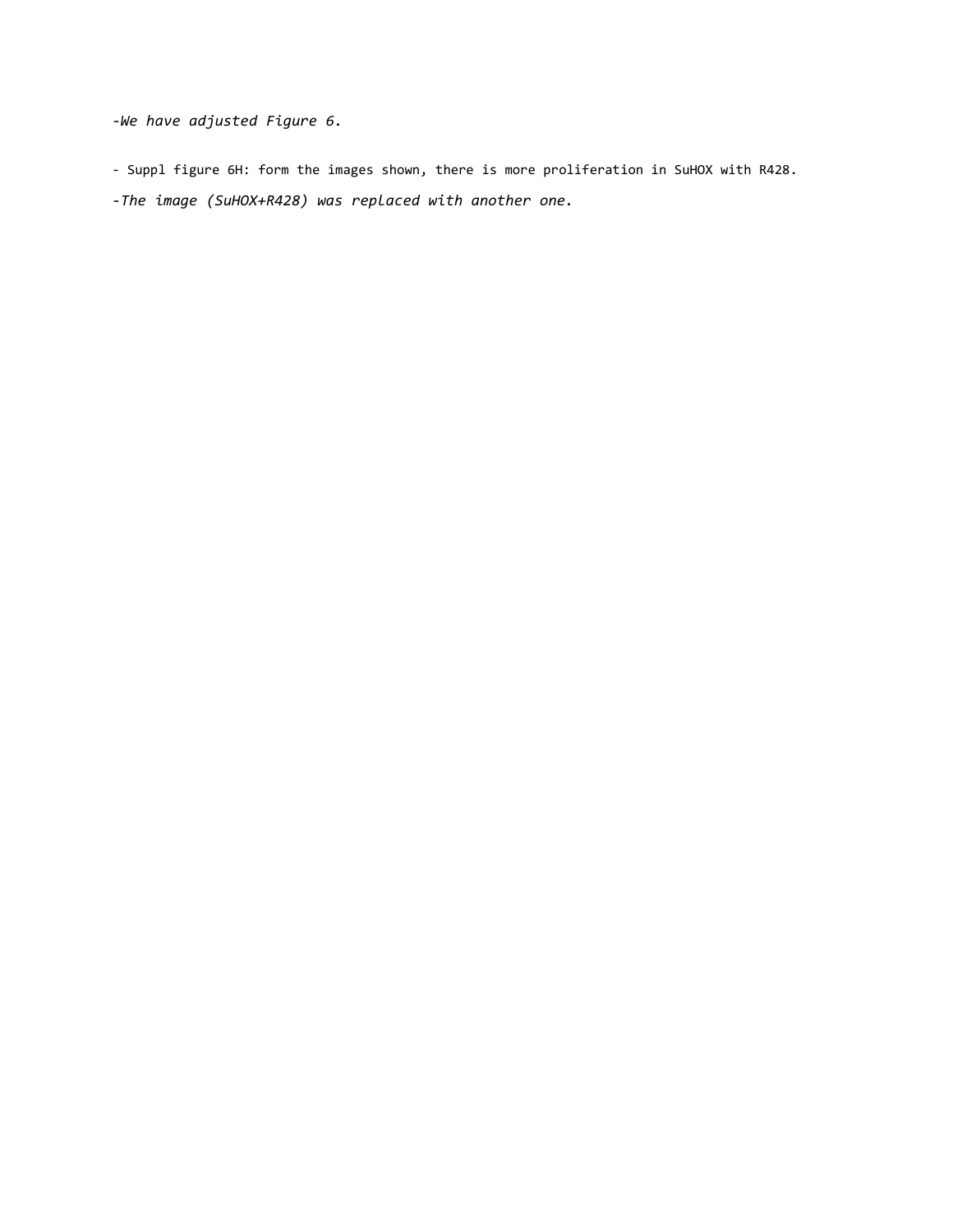Reviewers' comments:

Reviewer #2 (Remarks to the Author):

I would like to thank the authors by answering almost all of my questions, and I can agree with the inability to perform additional animal experiments. This paper will have an impact on PAH research.

There is one minor issue that needs attention.

1.The authors analyzed TGFbeta signaling upon R428 administration using WB analysis. The authors indictated the size of the proteins. While indeed pSmad3 is approx. 52 kDa, pSmad2 has a hight of 60 kDa. Are the authors sure to have the correct band? Was there a positive control run along to indicite the size?

2. While the increaze in pSmad3 is clear, the increase in pSmad2 is mainly due to reduced levels of Smad2, suggesting that there is sufficient signaling to activated downstream gene transcription in all conditions. What is the increase of pSmads when correlated to e.g pan Actin?

3. Why is vinculing in figure 5D?

4. In de model presented the authors depict Id1 and Id2. As Id3 is often used, being the same type of co-factor and present in ECs, what is the rationale for Id2 and not Id3?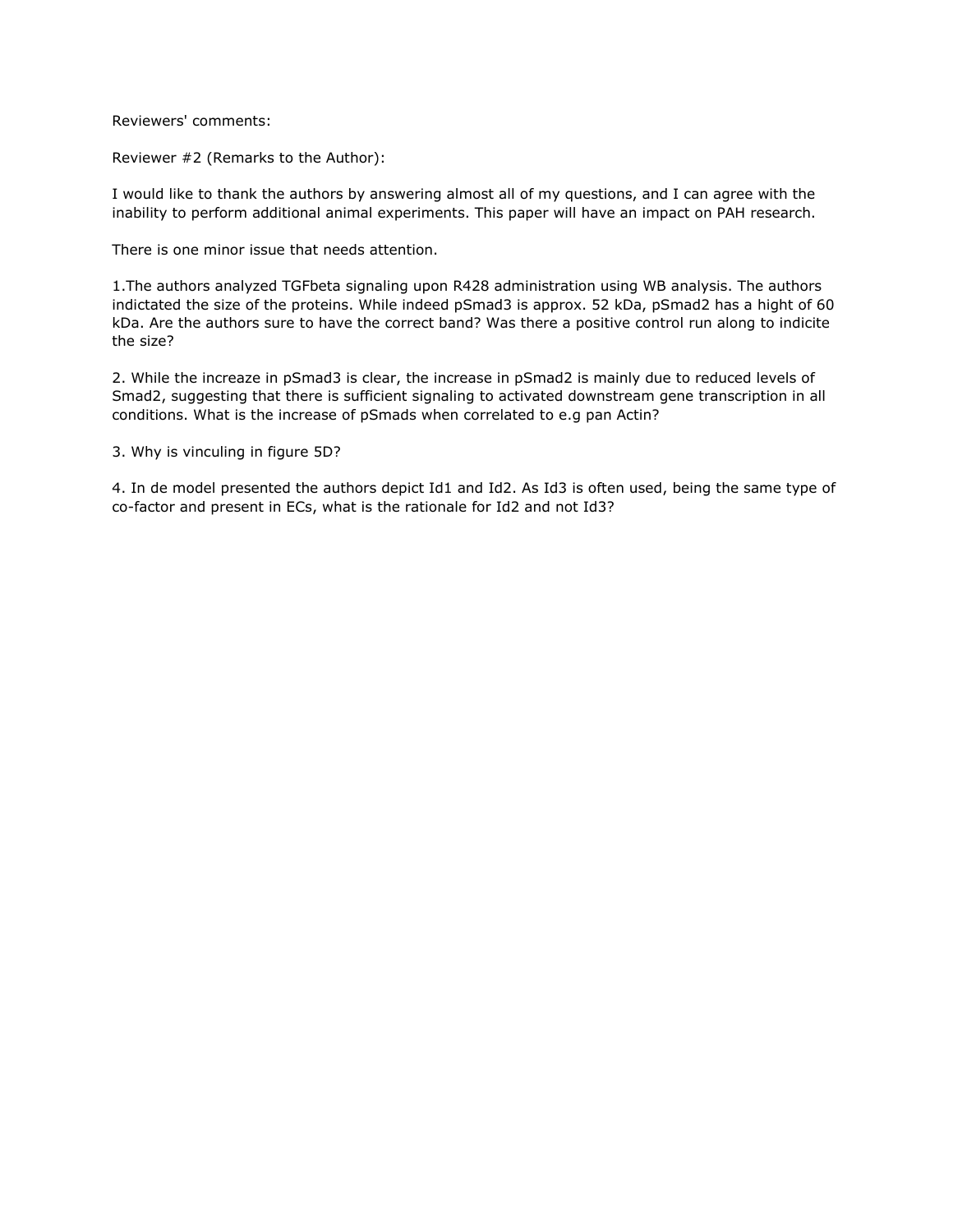Reviewers' comments: Reviewer #2 (Remarks to the Author):

I would like to thank the authors by answering almost all of my questions, and I can agree with the inability to perform additional animal experiments. This paper will have an impact on PAH research.

There is one minor issue that needs attention.

1.The authors analyzed TGFbeta signaling upon R428 administration using WB analysis. The authors indictated the size of the proteins. While indeed pSmad3 is approx. 52 kDa, pSmad2 has a hight of 60 kDa. Are the authors sure to have the correct band? Was there a positive control run along to indicite the size?

1. The reviewer is correct. The pSmad2 should be run at 60kDa. However, the only band which was detected in our WBs with pSmad2 antibody was the band slightly above 50kDa (see the data source file for details). To assure that the band is correct, we run the freshly prepared protein lysates and re-probed the membranes with a freshly prepared pSmad2 antibody. Simultaneously with these samples, we run on the separate gel the protein extracts isolated from hPAECs, after BMP9/Gas6 stimulations (these experiments have been previously performed to determine the effect of R428 on Smad2/Smad3 activation). Interestingly, in both of these membranes the only band detected for pSmad2, was the one located at the same height (above the 50kDa of the marker). BMP9, as reported before, induced Smad2 activation in hPAECs. As, cells stimulated with BMP9, provided similar outcome, we assume that the band which we detected by our WB analyses was the right one. Please, see the image below for details.



To be more precise we exchanged the mark on the WB image for both pSmad2 and Smad2 on Figure 5. Now we define the position of the marker on the WB image for both pSmad2/Smad2. Please, see the new Figure 5 for details.

2. While the increaze in pSmad3 is clear, the increase in pSmad2 is mainly due to reduced levels of Smad2, suggesting that there is sufficient signaling to activated downstream gene transcription in all conditions. What is the increase of pSmads when correlated to e.g pan Actin?

As suggested by the reviewer we first quantified the expression of pSmad2 and pSmad3 to the Panactin. We found that there is indeed insignificant upregulation of pSmad2 levels in comparison to Panactin, while pSmad3 normalized to Pan-actin was found to be significantly induced. To substantiate the results, we normalized the levels of Smad2 to Pan-actin first and then performed new quantification of pSmad2 to the normalized Smad2 protein. The quantification analyses indicated that indeed pSmad2